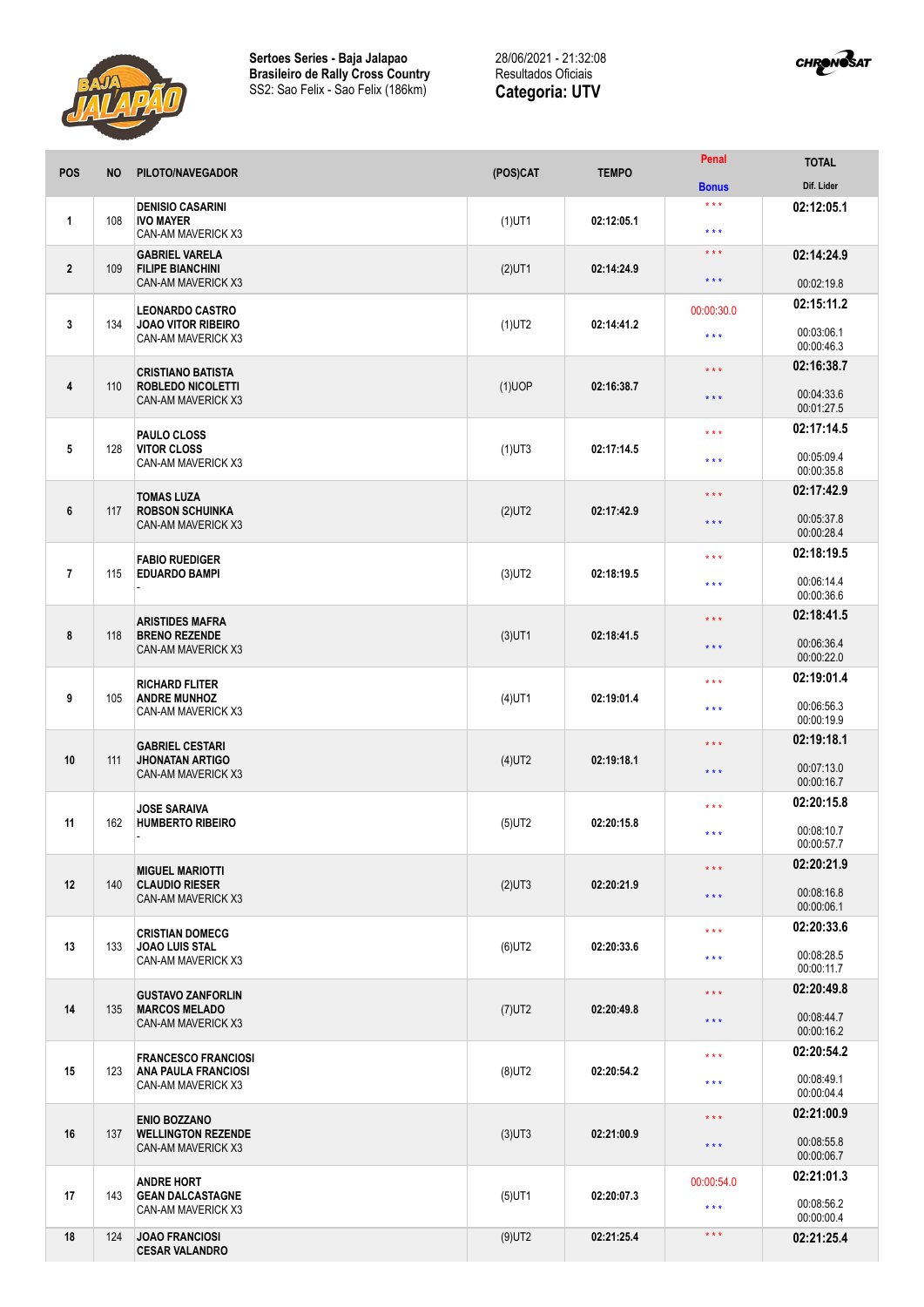|    |     | CAN-AM MAVERICK X3                                                                                                       |                        |                          | $***$                                 | 00:09:20.3<br>00:00:24.1 |
|----|-----|--------------------------------------------------------------------------------------------------------------------------|------------------------|--------------------------|---------------------------------------|--------------------------|
| 19 | 144 | <b>CHRISTIAN KLAWA</b><br><b>JOSE RICARDO DE CASTRO</b><br>CAN-AM MAVERICK X3                                            | $(10)$ UT2             | 02:21:37.3               | $\star$ $\star$ $\star$               | 02:21:37.3               |
|    |     |                                                                                                                          |                        |                          | $***$                                 | 00:09:32.2<br>00:00:11.9 |
| 20 | 126 | <b>OTAVIO LEITE</b><br><b>WLADIMIR GRUNENBERG</b><br>CAN-AM MAVERICK X3                                                  | $(11)$ UT2             | 02:21:42.5               | $\star$ $\star$ $\star$               | 02:21:42.5               |
|    |     |                                                                                                                          |                        |                          | $***$                                 | 00:09:37.4<br>00:00:05.2 |
| 21 | 104 | <b>REINALDO VARELA</b><br><b>GUNNAR DUMS</b>                                                                             | (2)UOP                 | 02:23:17.8               | $***$                                 | 02:23:17.8               |
|    |     | CAN-AM MAVERICK X3                                                                                                       |                        |                          | $***$                                 | 00:11:12.7<br>00:01:35.3 |
| 22 | 147 | <b>MARCELO MURAD</b><br><b>FLAVIO FRANCA</b>                                                                             | $(4)$ UT3              | 02:24:03.8               | $\star$ $\star$ $\star$               | 02:24:03.8               |
|    |     | CAN-AM MAVERICK X3                                                                                                       |                        |                          | $***$                                 | 00:11:58.7<br>00:00:46.0 |
| 23 | 145 | <b>EUCLIDES BENVENUTI</b><br><b>HENRY RITTER</b>                                                                         | $(1)$ UOV              | 02:25:00.7               | $\star$ $\star$ $\star$               | 02:25:00.7<br>00:12:55.6 |
|    |     |                                                                                                                          |                        |                          | $***$                                 | 00:00:56.9               |
| 24 | 139 | <b>LELIO VIEIRA CARNEIRO</b><br><b>WEBERTH MOREIRA</b>                                                                   | $(5)$ UT3              | 02:25:18.8               | $\star \star \star$                   | 02:25:18.8<br>00:13:13.7 |
|    |     | CAN-AM MAVERICK X3                                                                                                       |                        |                          | $***$                                 | 00:00:18.1               |
| 25 | 131 | <b>ALLAN CESTARI</b><br><b>WEIDNER MOREIRA</b>                                                                           | $(3)$ UOP              | 02:24:22.5               | 00:01:24.0                            | 02:25:46.5<br>00:13:41.4 |
|    |     | CAN-AM MAVERICK X3                                                                                                       |                        |                          | $***$                                 | 00:00:27.7<br>02:26:37.9 |
| 26 | 164 | <b>HERON FRANCIOSI</b><br><b>IRADI BIASUZ</b>                                                                            | $(6)$ UT3              | 02:26:37.9               | $***$<br>$***$                        | 00:14:32.8               |
|    |     | CAN-AM MAVERICK X3<br><b>DANIEL LOPES RIBEIRO</b><br><b>MARCELO CARESTIATO</b>                                           |                        |                          | $***$                                 | 00:00:51.4<br>02:27:29.6 |
| 27 | 142 |                                                                                                                          | $(2)$ UOV              | 02:27:29.6               | $\star$ $\star$ $\star$               | 00:15:24.5               |
|    |     |                                                                                                                          |                        |                          | $\star$ $\star$ $\star$               | 00:00:51.7<br>02:27:38.6 |
| 28 | 129 | <b>MATHEUS GERMINIANI</b><br><b>JOAO SCHNORNBERGER</b><br><b>CAN-AM MAVERICK X3</b>                                      | $(7)$ UT3              | 02:27:38.6               | $\star$ $\star$ $\star$               | 00:15:33.5<br>00:00:09.0 |
|    |     | <b>DENISIO DO NASCIMENTO</b>                                                                                             |                        |                          | $\star$ $\star$ $\star$               | 02:28:16.4               |
| 29 | 102 | <b>IDALI BOSSE</b><br>CAN-AM MAVERICK X3                                                                                 | $(6)$ UT1              | 02:28:16.4               | $\star$ $\star$ $\star$               | 00:16:11.3<br>00:00:37.8 |
| 30 | 127 | <b>LEANDRO TORRES</b><br><b>JOAO ARENA</b>                                                                               | $(4)$ UOP              | 02:27:53.5               | 00:01:00.0                            | 02:28:53.5               |
|    |     | POLARIS XP 1000 TURBO S                                                                                                  |                        |                          | $\star$ $\star$ $\star$               | 00:16:48.4<br>00:00:37.1 |
| 31 | 150 | <b>MARCOS FINATO</b><br><b>GUILHERME HOLANDA</b>                                                                         | $(3)$ UOV              | 02:27:53.9               | 00:01:48.0                            | 02:29:41.9               |
|    |     | CAN-AM MAVERICK X3                                                                                                       |                        |                          | $\star$ $\star$ $\star$               | 00:17:36.8<br>00:00:48.4 |
| 32 | 148 | PEDRO HENRIQUE TEIXEIRA<br><b>PAULO HENRIQUE SOUZA</b><br>CAN-AM MAVERICK X3                                             | $(8)$ UT3              | 02:32:53.1               | $***$                                 | 02:32:53.1<br>00:20:48.0 |
|    |     |                                                                                                                          |                        |                          | $\star$ $\star$ $\star$               | 00:03:11.2               |
| 33 | 106 | <b>ROBERTO KELLER</b><br><b>FLAVIO BISI</b><br>CAN-AM MAVERICK X3                                                        | $(12)$ UT2             | 02:33:34.3               | $\star\star\star$                     | 02:33:34.3<br>00:21:29.2 |
|    |     |                                                                                                                          |                        |                          | $***$                                 | 00:00:41.2               |
| 34 | 132 | <b>VINICIUS CASTRO</b><br><b>ADELMO LINS</b><br>CAN-AM MAVERICK X3                                                       | $(13)$ UT2             | 02:34:20.4               | $\star$ $\star$ $\star$               | 02:34:20.4<br>00:22:15.3 |
|    |     |                                                                                                                          |                        |                          | $\star$ $\star$ $\star$               | 00:00:46.1<br>02:35:42.2 |
| 35 | 158 | <b>HELDER SANCHES</b><br><b>MARCOS MIOTTO</b><br><b>PEDRO MAC DOWELL</b><br><b>CAIO SPOLIDORIO</b><br>CAN-AM MAVERICK X3 | $(4)$ UOV<br>$(9)$ UT3 | 02:35:42.2<br>02:42:34.1 | $\star$ $\star$ $\star$<br>$***$      | 00:23:37.1               |
|    |     |                                                                                                                          |                        |                          |                                       | 00:01:21.8<br>02:44:13.1 |
| 36 | 153 |                                                                                                                          |                        |                          | 00:01:39.0<br>$\star$ $\star$ $\star$ | 00:32:08.0               |
| 37 | 163 | <b>LEONARDO ISHIZUKA</b>                                                                                                 | $(5)$ UOV              | 02:43:21.6               | 00:01:36.0                            | 00:08:30.9<br>02:44:57.6 |
|    |     | <b>DANIEL MASILI</b>                                                                                                     |                        |                          | $\star$ $\star$ $\star$               | 00:32:52.5               |